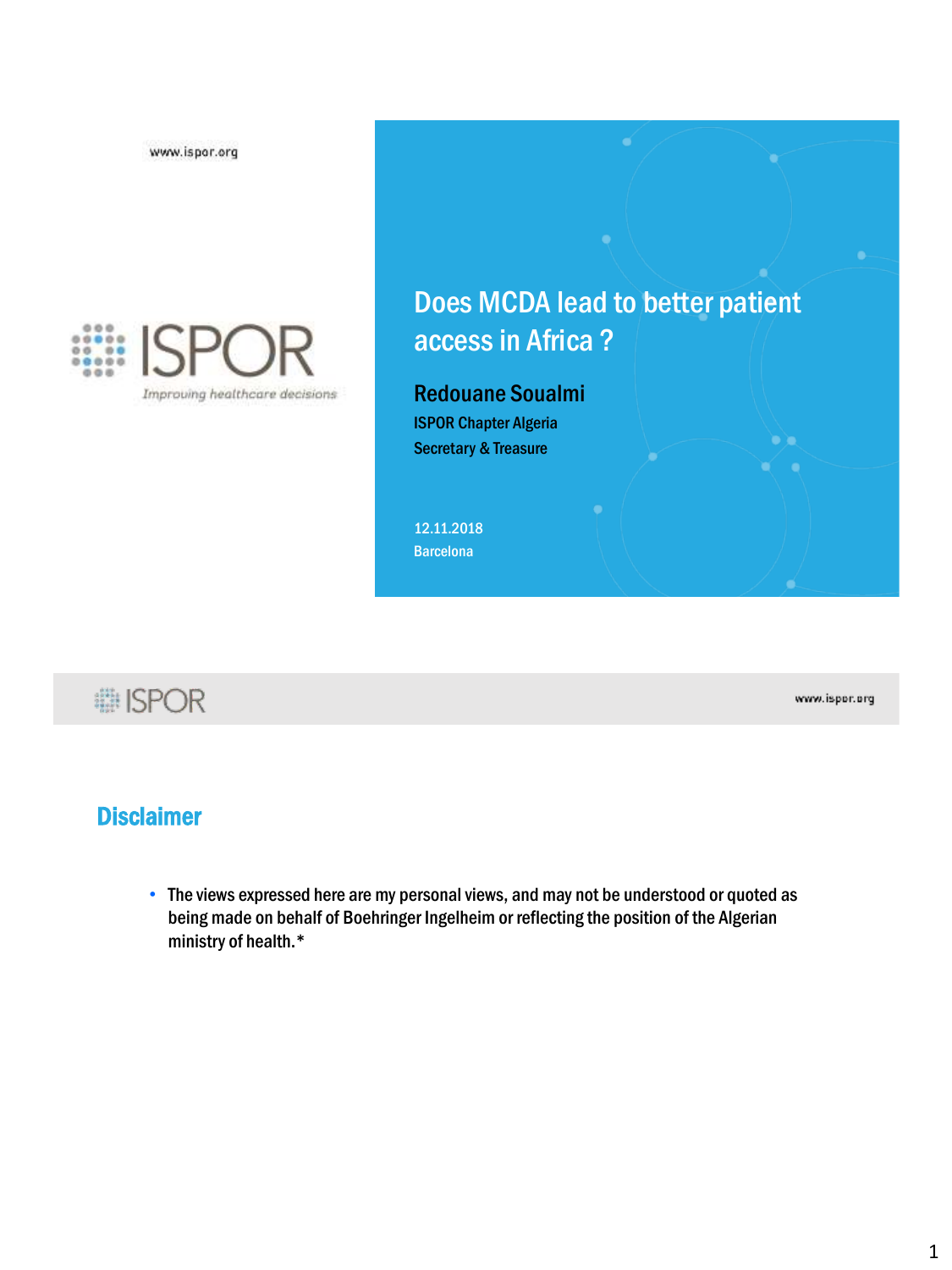# : ISPOR

3

www.ispor.org

### **Contents**

- Overview of the drug evaluation in Algeria
- Overview of MCDA
- MCDA challenges and opportunities for Algeria
- Conclusion and Q&A

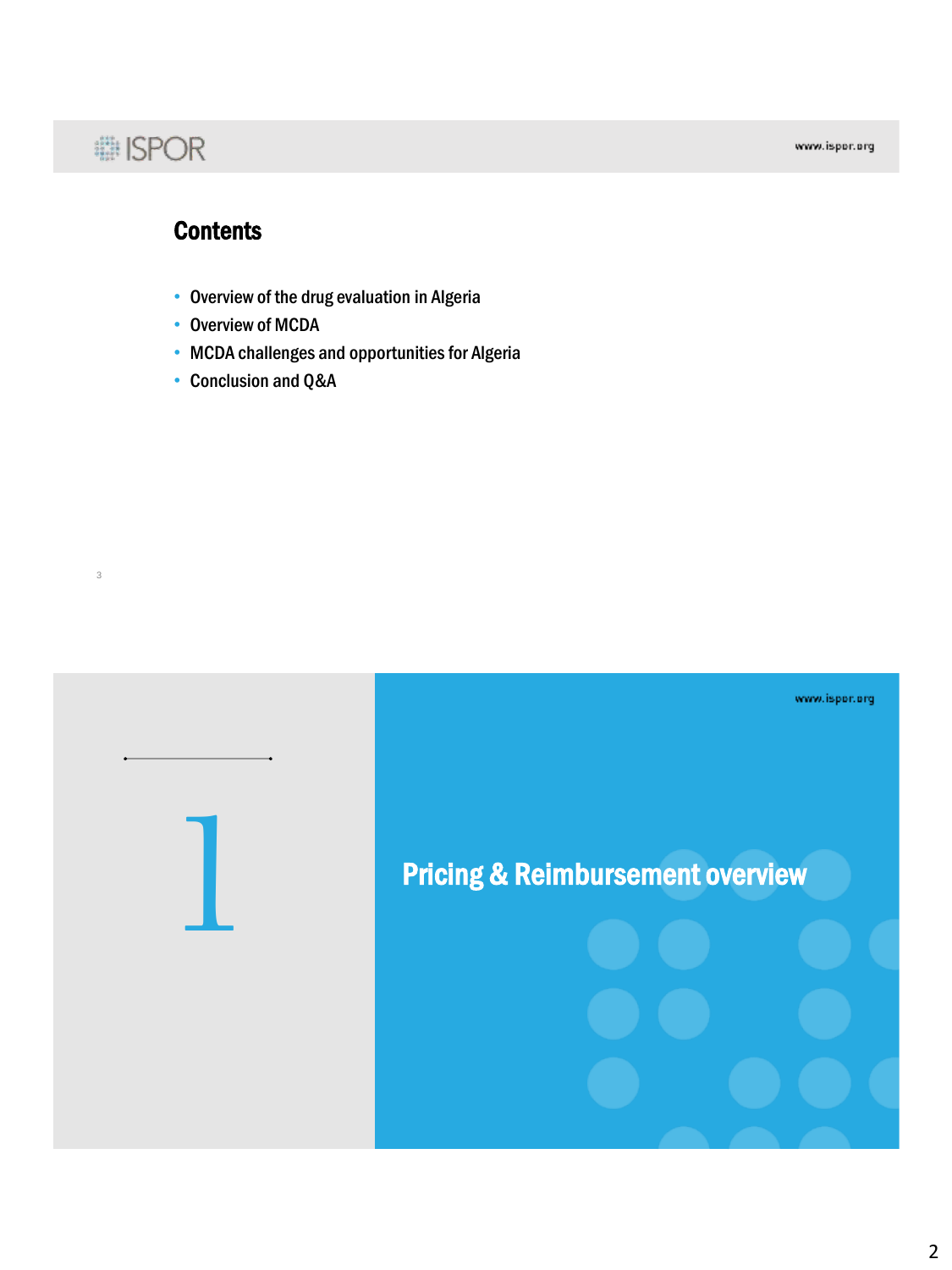www.ispor.org

# **: ISPOR**

Drug pricing is controlled by the economic committee Economic committee (EC) is Interdepartmental Committee

#### Composition:

President: head of hospital pharmacy and equipment Members: LNCPP, PCH, MoL, MoF, Directors (regulation, registration, promotion), economist ,

#### Price regulation:

**■ISPOR** 

- Nine countries of benchmark: Belgium, Greece, France, United Kingdom, Morocco, Spain, Tunisia, Turkey Germany (Country of Origin),
- Lowest price of the nine countries 10 % if it's European country
- Price parity if it's Maghreb country

### Pricing rules differ according to product categories

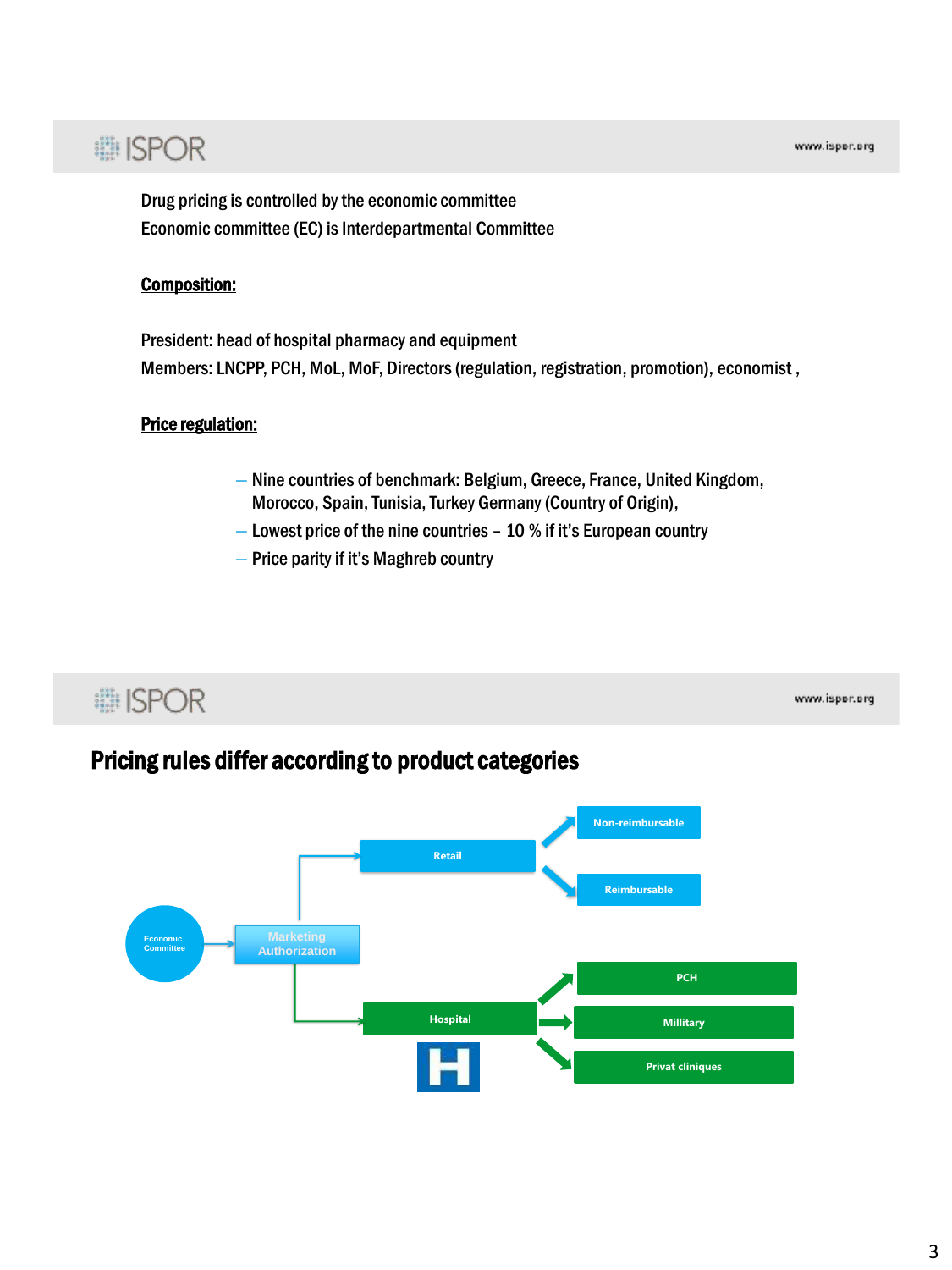# **... ISPOR**

### Reimbursement landscape

The reimbursement committee of drugs( CRM) for retail market. Composition:

President: head of hospital pharmacy and equipment Members: LNCPP, PCH, MoL, MoF, Directors (regulation, registration, promotion), economist ,

The assessment is based on:

- Clinical benefit (SMR, ASMR)
- Reference price

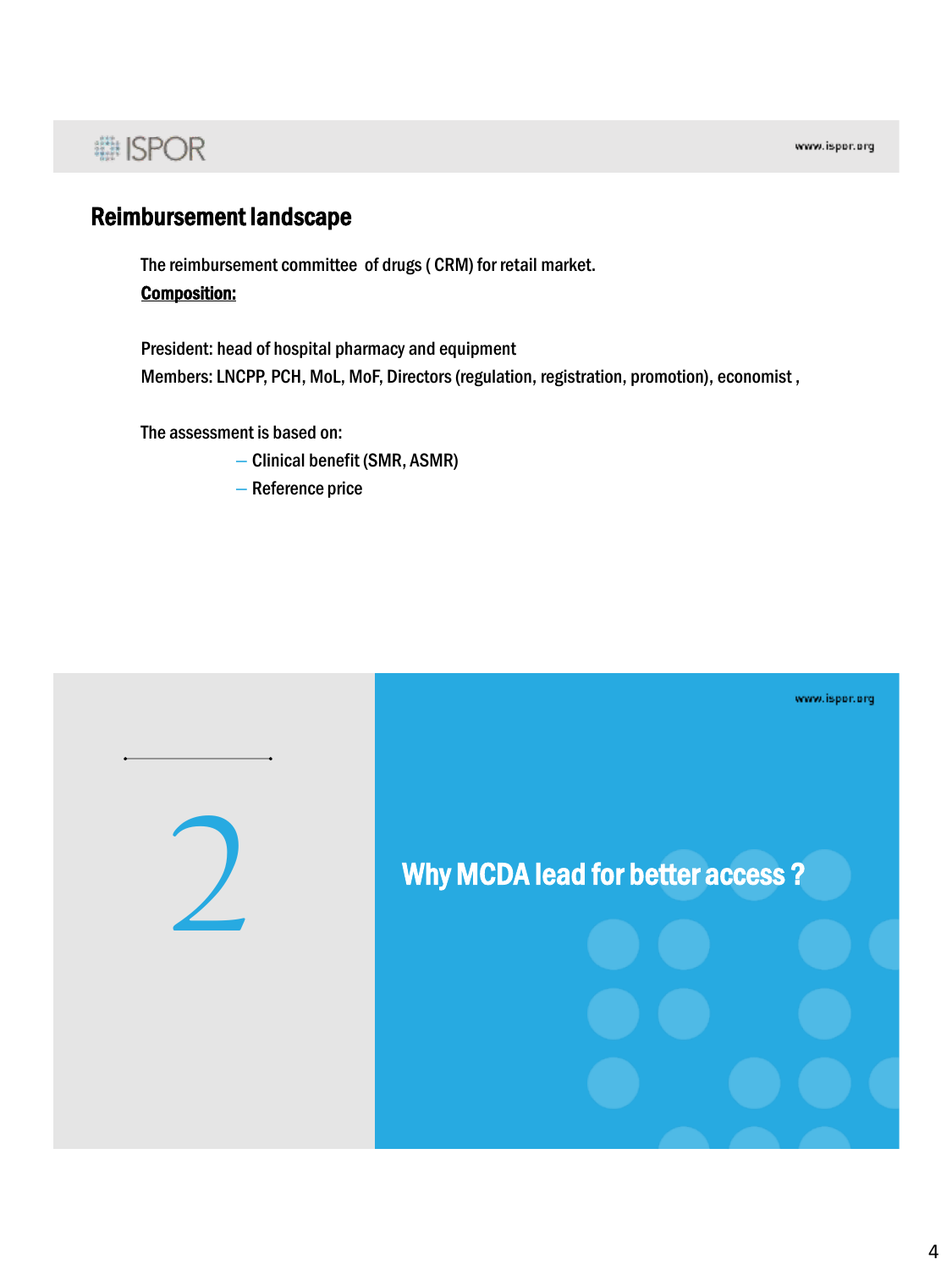

→ MCDA includes cost, effectiveness and other aspects into a risk-benefit analysis

Cheynel J. MCDA in risk-benefit analysis: the future of HTA? Medaxial, 2013. Available at

**■ISPOR** 

: ISPOR

www.ispor.org

#### What is our ultimate goal?

Provide safe and effective medicines that would improve human health

To achieve our goal these medicines must reach patients

Payers are increasing focused on ensuring that the health technologies they reimburse is value for money

Using techniques that can better demonstrate the value/benefit of a health technology is better for both the patient, payer and industry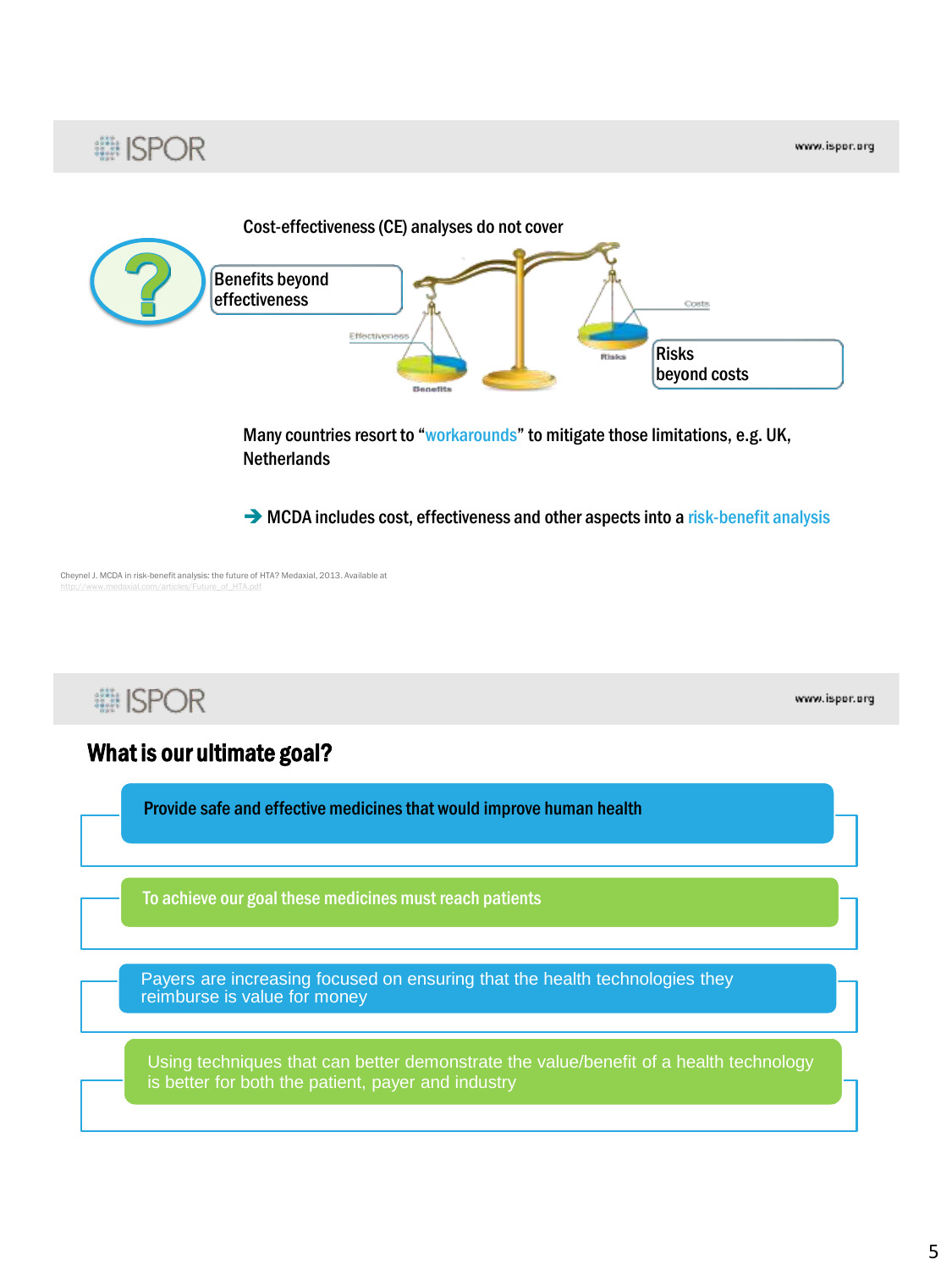### : ISPOR

www.ispor.org

### Opportunities:

MCDA facilitates greater transparency and can result in a decision which takes into account additional factors (compared to current approaches) which are important for both patients, regulators and industry

MCDA facilitates a more nuanced analysis e.g. factors that are not relevant for a particular country/region can easily be included/omitted

Overtime better prediction of weightings will allow industry to develop medicines with a better idea of reimbursement risk

## **■ISPOR**

www.ispor.org

#### **Challenges**

Undertaking an MCDA would involve an increase in the workload associated with submitting a reimbursement dossier

Cost for training staff in the various techniques

Is the MCDA process cost effective/value for money?

Would MCDA result in a difference in the final decision compared to the current process ?